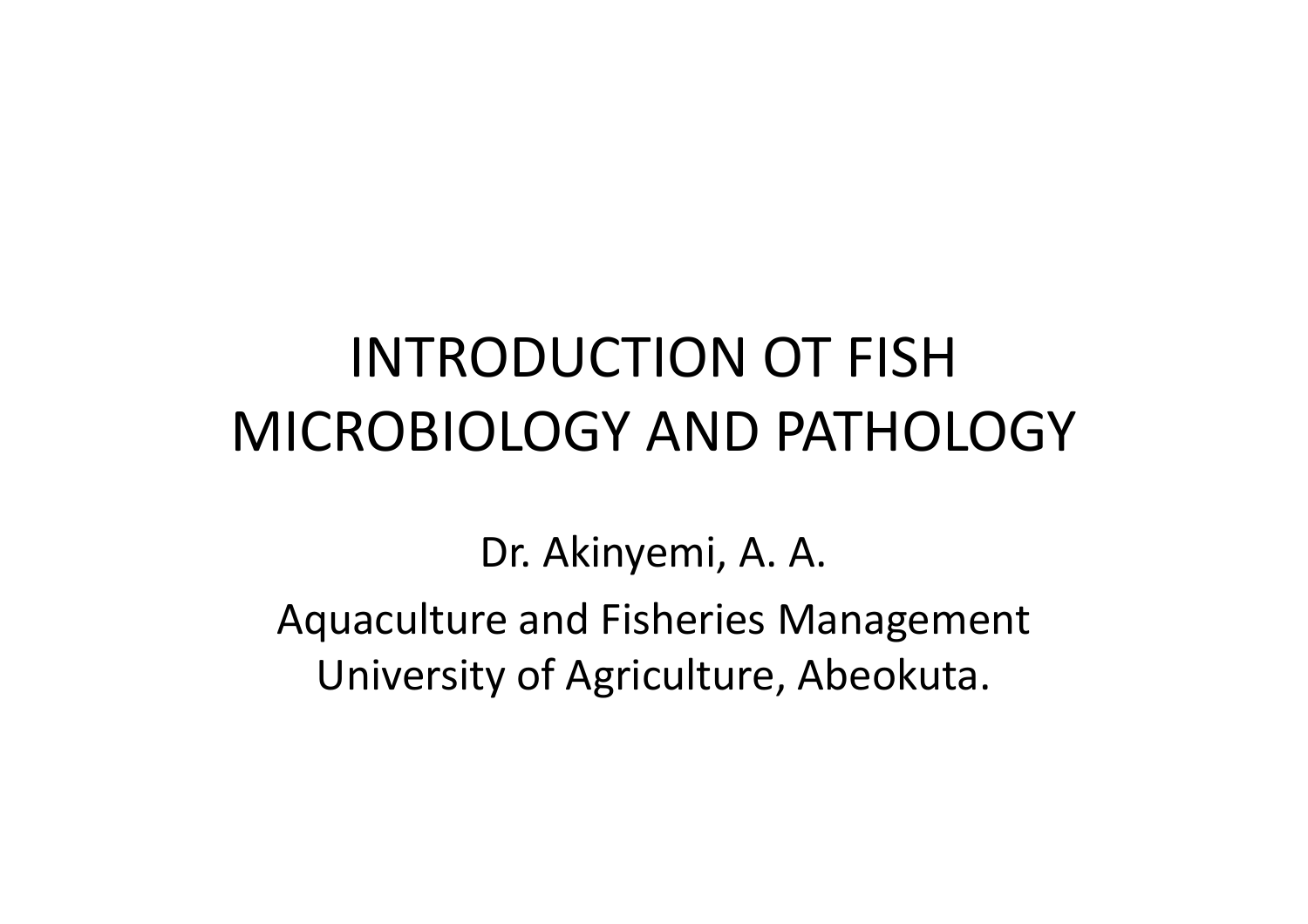# **Methods of Fish packing and Transport**

- Two methods of packing are in vogue
- (i) Open system comprising open carriers with or without artificial aeration/oxygenation/water circulation and
- (ii) closed system having sealed air tight carriers with oxygen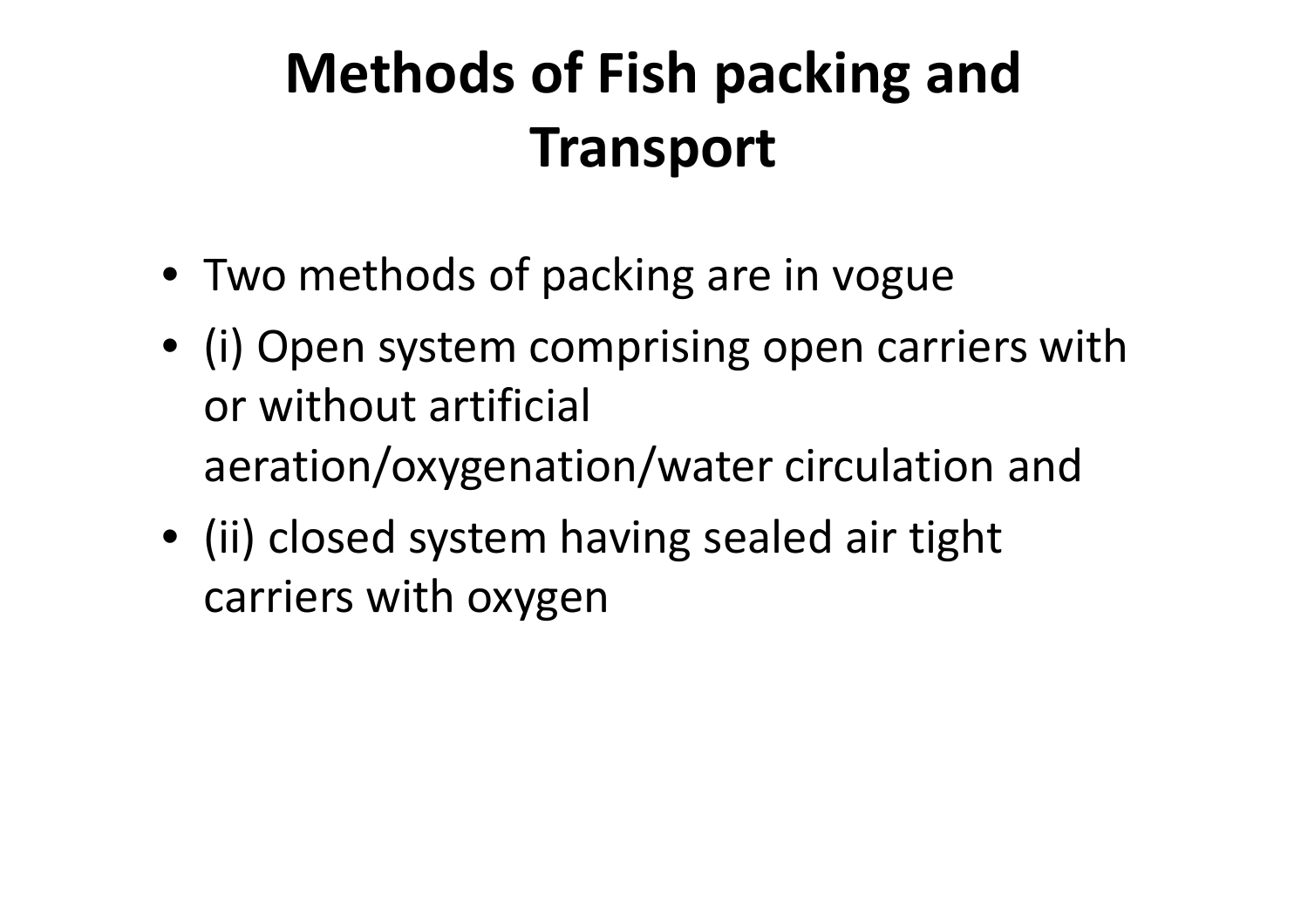- Before transporting to long distances whether in open or in closed system of transport fish are conditioned in order to rid them of excreta and to immune to subsist in a restricted area they inevitably liable to be subjected to during transport
- Feed type (animalcule-cladeocerans)
- Hapa (cloth) in pond
- Size and health of fish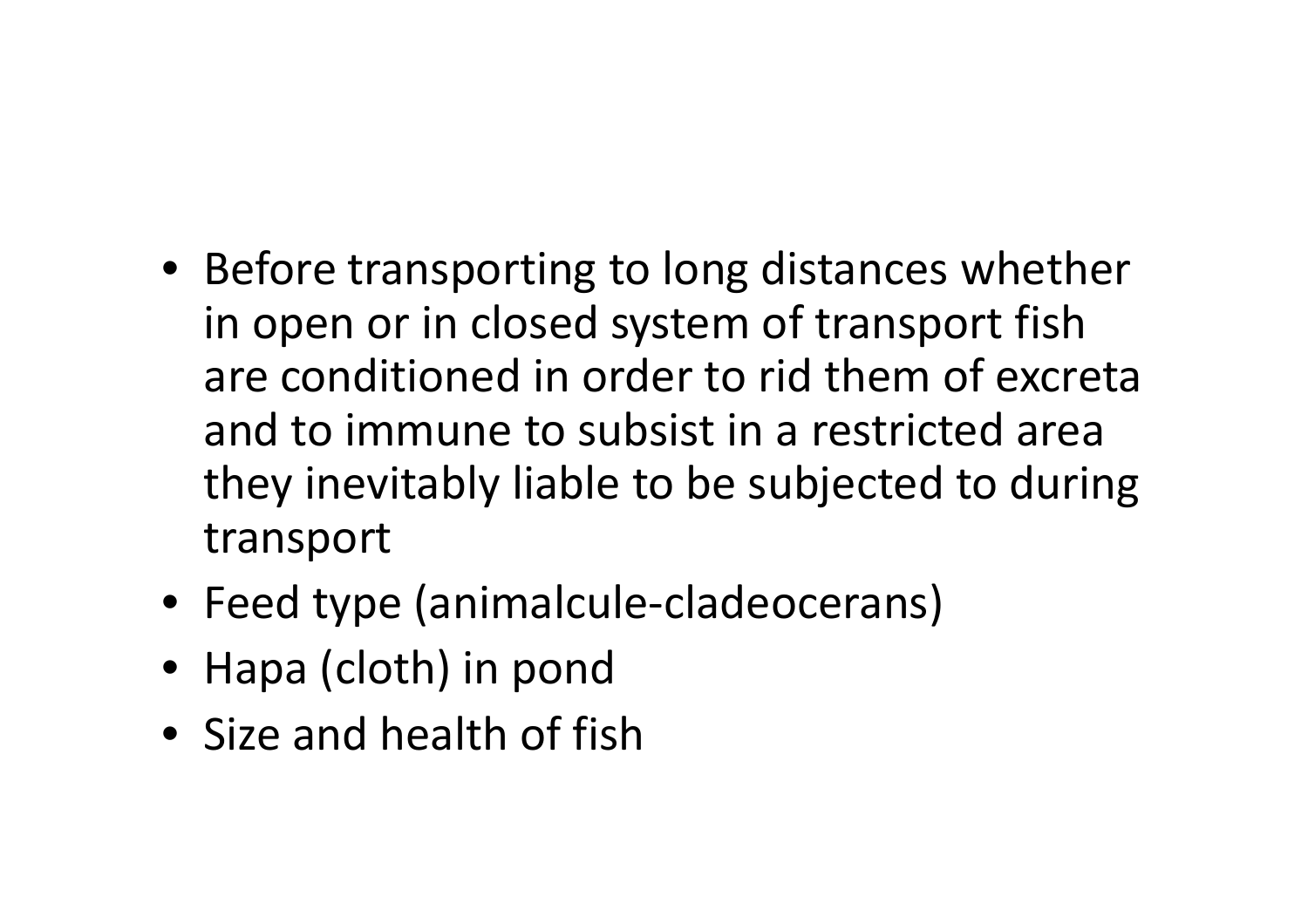• Various types of conditioning containers are used, namely boxes made of wire meshes, bamboo or cane wicker work, barrels or boats with perforated bottoms, temporary enclosures made of netting or bamboo matting cloth hapa etc.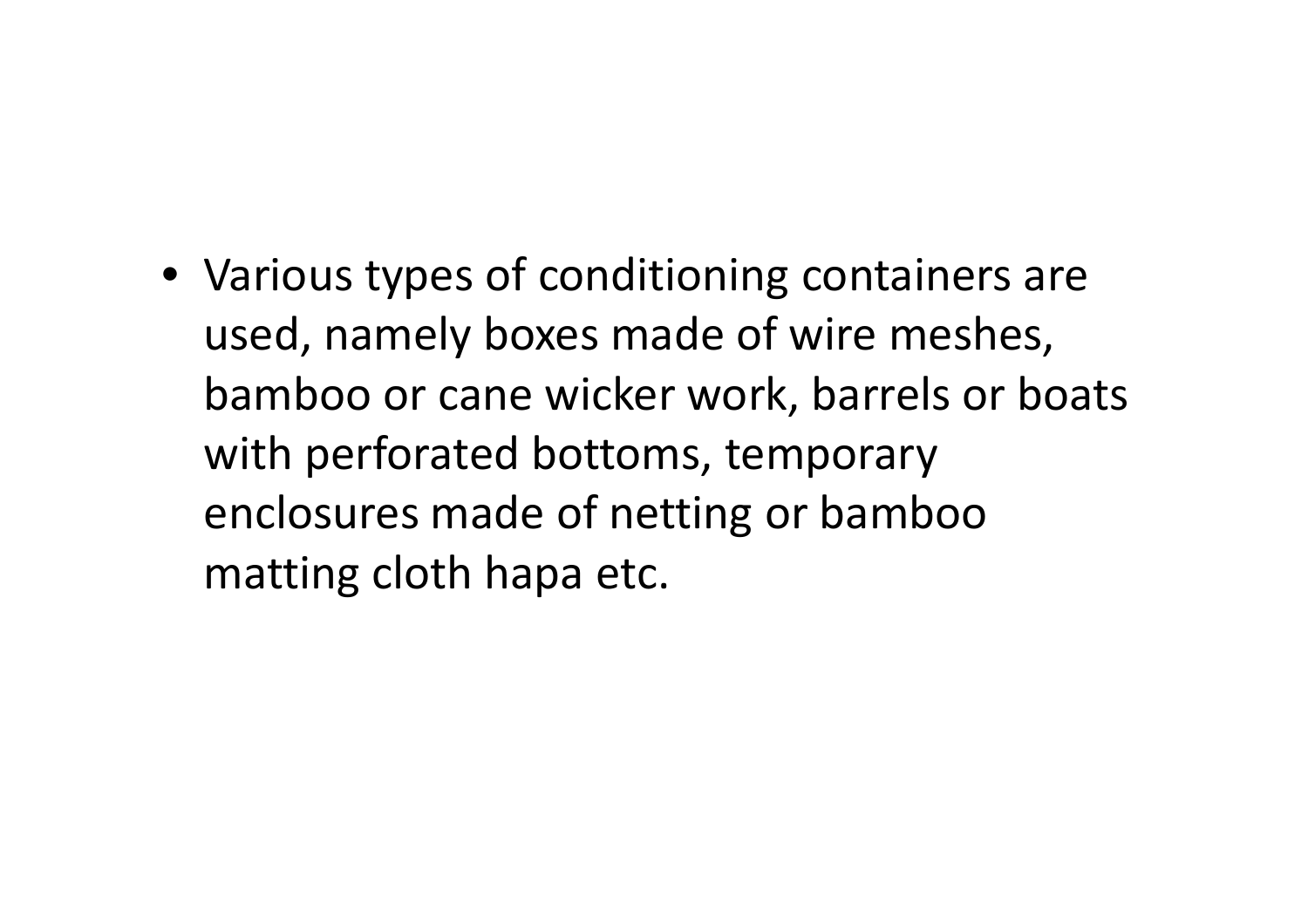• Clean natural water at a temperature of 20.5<sup>0</sup>C during conditioning fish should not be handled with bare hands lest the shine and scales covering the body be removed and thereby render them vulnerable to fungal and bacterial infections.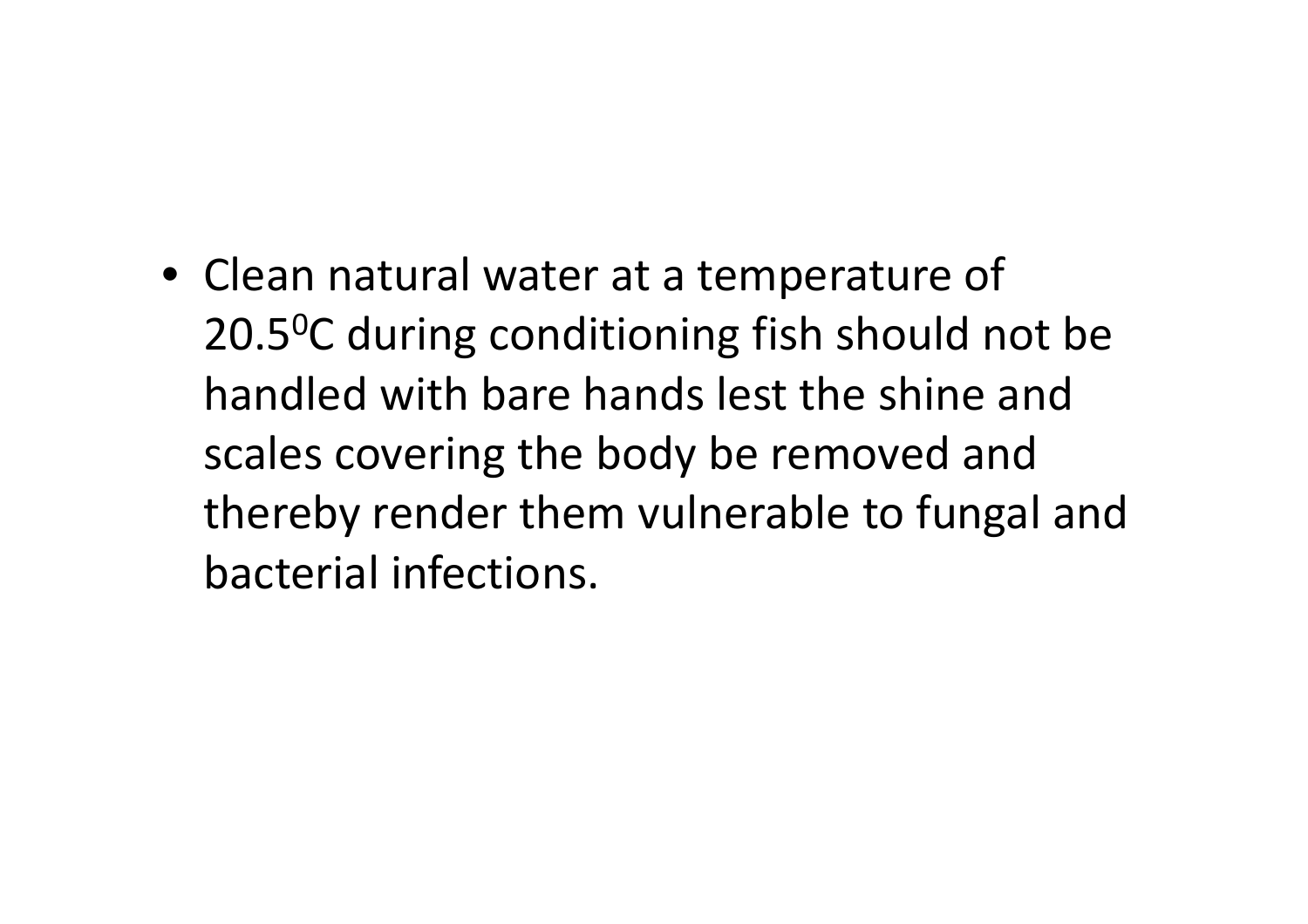- Fry collected from the nurseries are kept in nets fixed in ponds on which water is splashed from all directions and the frightened fry pass excreta and vomit.
- After the fish have been properly conditioned they are ready to be transported.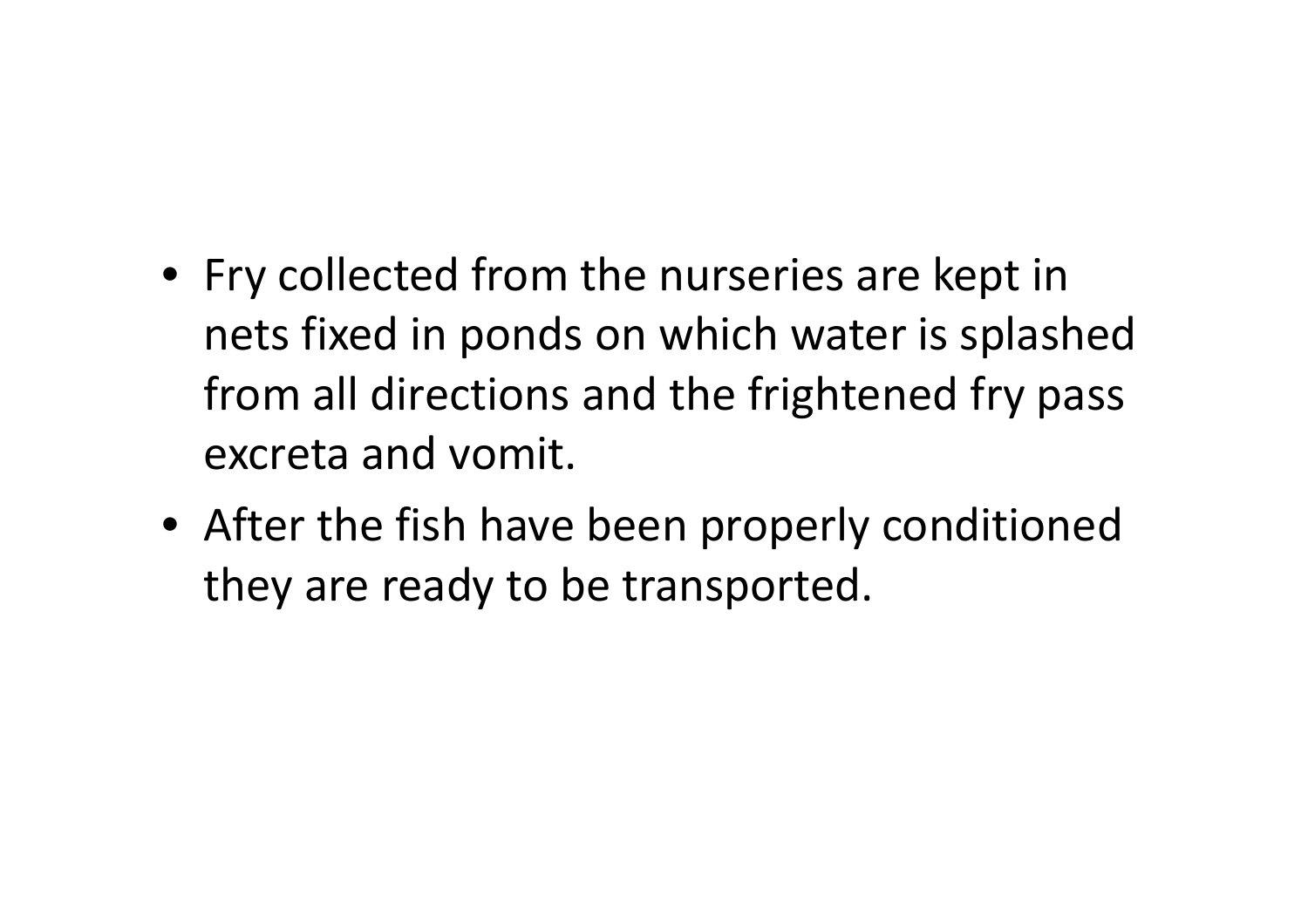### **Open System of Transportation**

- Various structures either of earthen or metal structures have been used in fish transport.
- Improved open metal containers came into use and in fact, had an edge over earthen containers.
- These round vessels with a wide mouth, which can be closed with perforated pressed- in lids, the larger type being 53cm in diameter at the base 20cm at the mouth and 38cm high.
- To prevent denting and effect of insulation, wooden corens are used on the metal containers.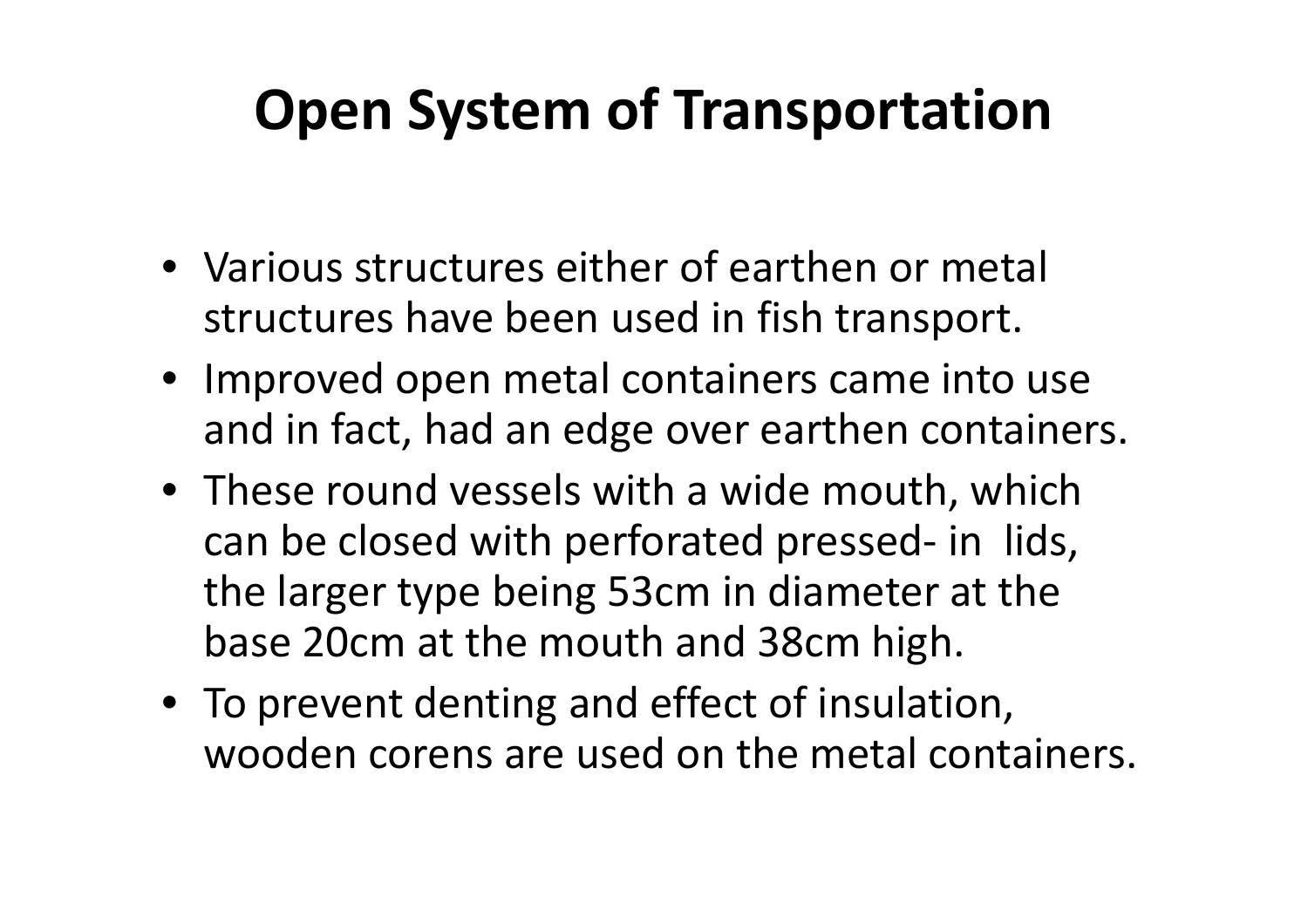### **Closed system of fish transport**

- In this system, the source of oxygen supply is not the open air to which the water surface is exposed but air or oxygen is supplied into an enclosed space above the water.
- Sealed metal containers with oxygen have successfully been employed for transporting spawn and fry involving long durations.
- The Fisheries Department of Manharahtra in Indian gets the credit for introducing polythene bags on an economic basis.
- Alkathene bags has also been widely used for fish transport.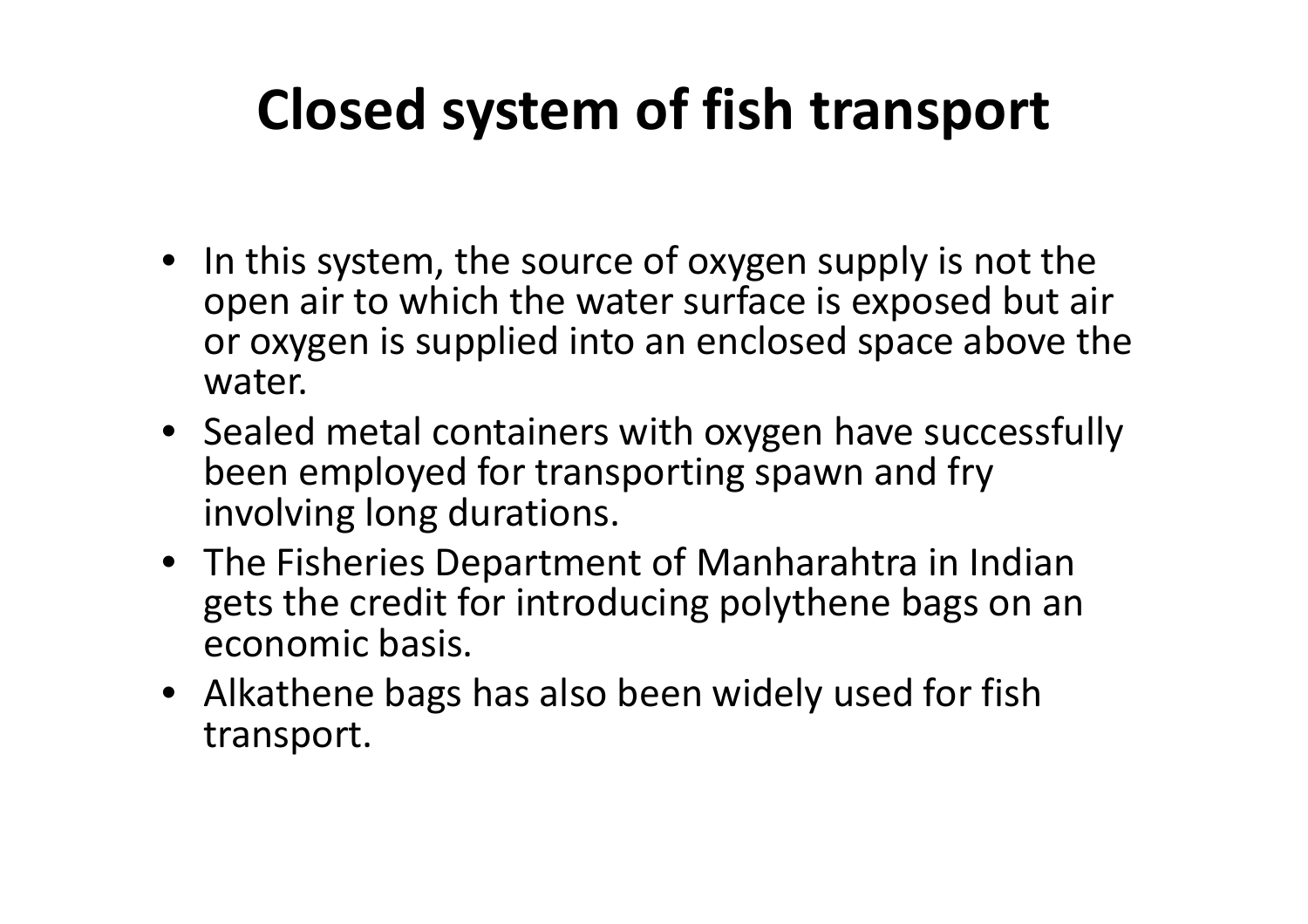### **Use of Chemicals in live fish transport**

- The use of sedatives and disinfectant in the transporting medium have been identified. The sedating of fish brings in practical benefits by way of
- decreasing rate of oxygen consumption and reducing rate of excretion of carbon dioxide ammonia and other toxic wastes
- controlling the excitability of the fish and thereby reducing chances of injury
- reducing the time required for handling them
- These narcotics have intermediate potency, are readily soluble in both fresh and salt water, induce deep sedation within 10 minutes and are compatible with calcium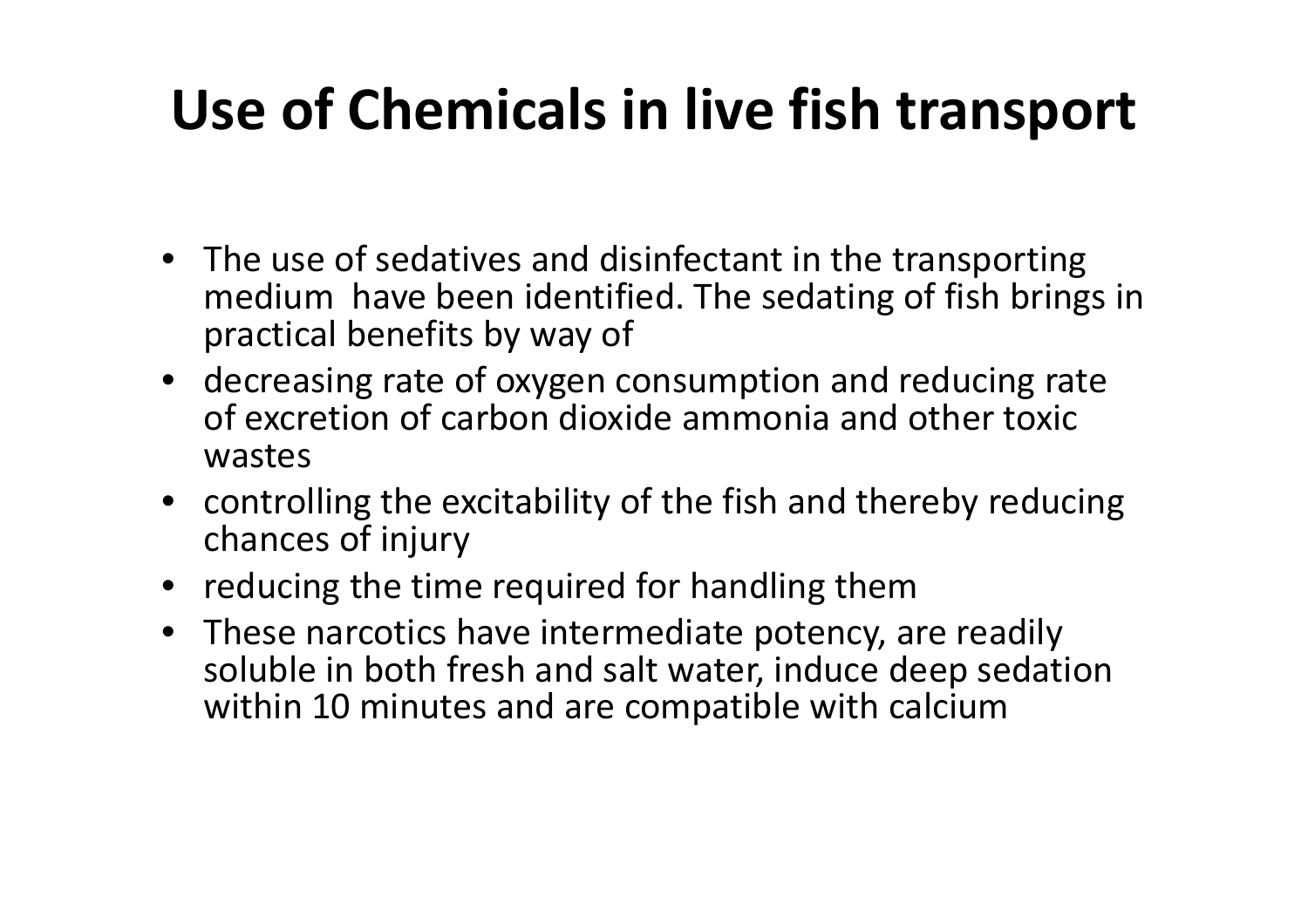#### **Antiseptic and Antibiotics**

- The induction of infectious diseases, parasites, predatory insects and aquatic weeds along with fish consigments is a possibility that calls for adoption of prophylactic and quarantine measures
- involving the use of antiseptics, antibiotics and germicidal chemicals for the purpose of fish transport only short duration chemical baths to fish prior to transport may be desirable.
- An instant bath before transport may help in further transmission of infections in fish consignments.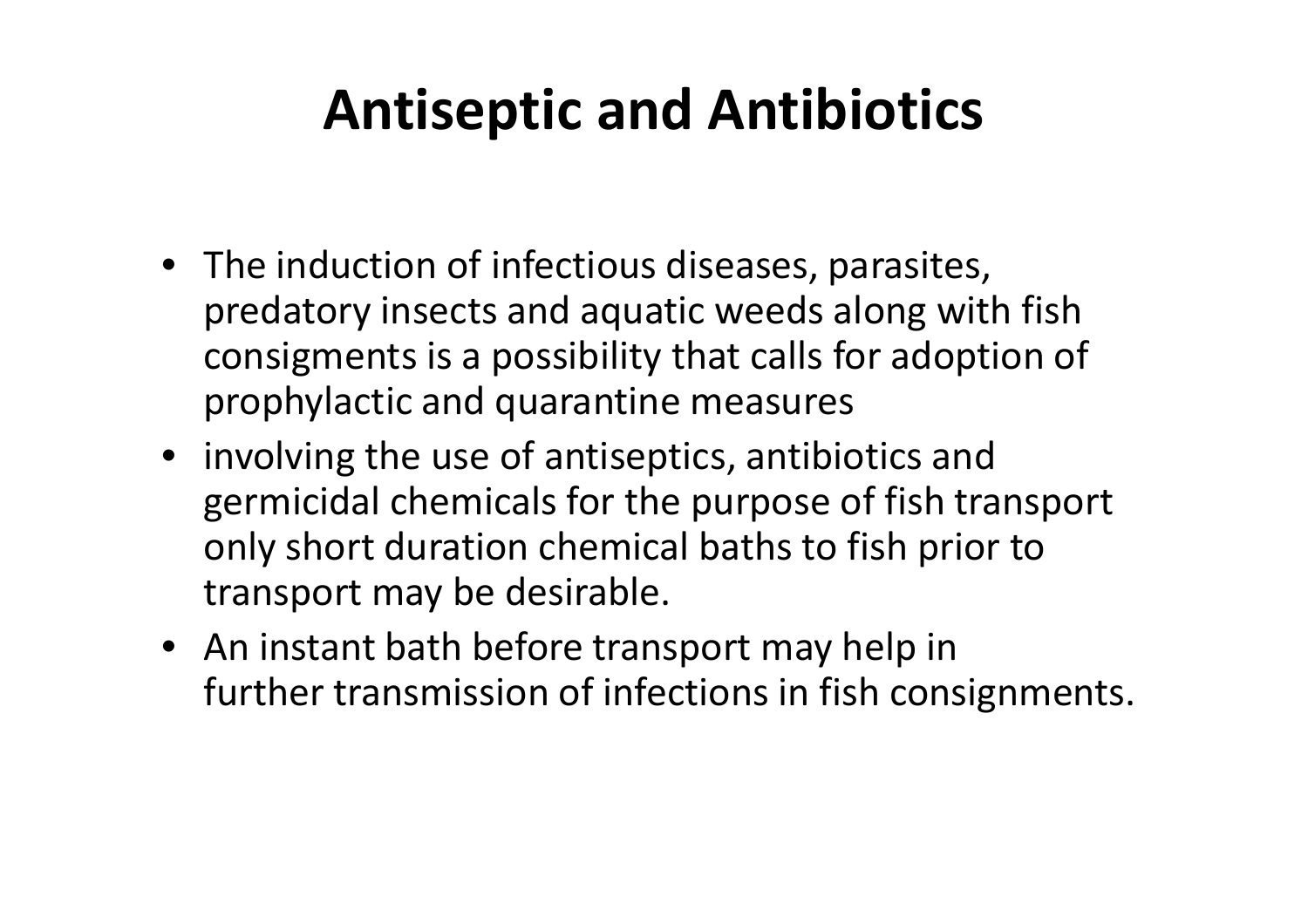## **International Restrictions binding Fish Transportation**

- ECOWAS Trade liberations scheme.
- This scheme became effective as from  $1<sup>st</sup>$  January, 1990, it allows free exportation of fish and other unprocessed good.
- Thus exporters of unprocessed fish are allowed free access to the ECOWAS market and therefore exomerated from custom duties and taxes, without any quantitative or qualitative restriction and without compensation for loss of revenue resulting from their exportation.
- However, proper documentation must be done including certificate of origin confirming that the fish originated from Nigeria must be issued by NACCIMA (Nigerian Association of Chambers of Commerce, Industry, Mines and Agriculture).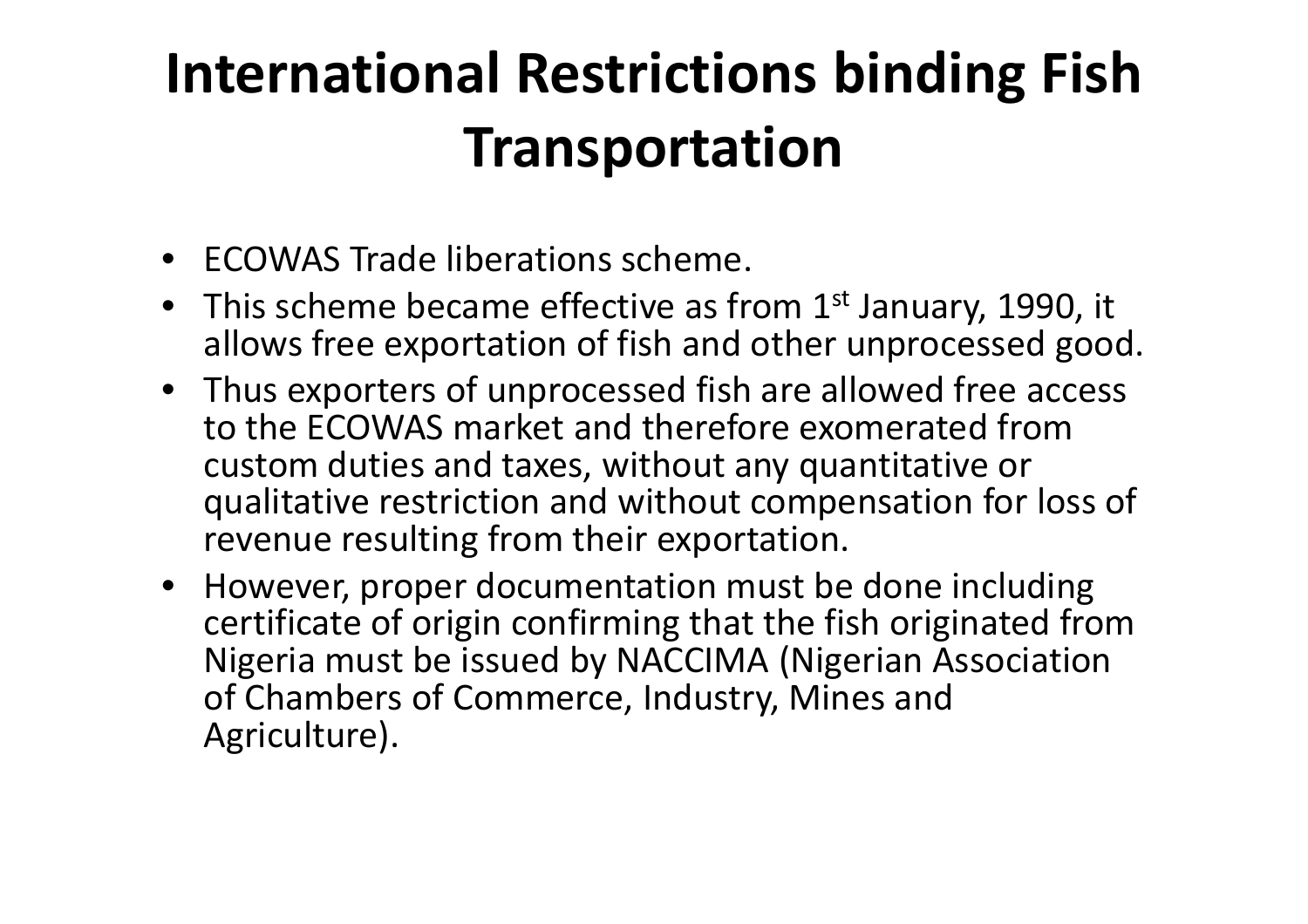## **EUROPEAN UNION HEALTH STANDARDS COMPLIANCE**

- In July 1998, the EU began implementing health standards applicable to all countries that export or plan their production to its territories. In Nigeria the agency responsible for the inspection of food and drug is NAFDAC. (National Agency for Food Drug Administration and Control).
- Thus to export fish, NAFDAC must certify the fish fit for consumption in line with international standards. Specifically, the following should be taken into consideration when preparing fish for export to ensure compliance to standards and adequacy particularly tothe EU.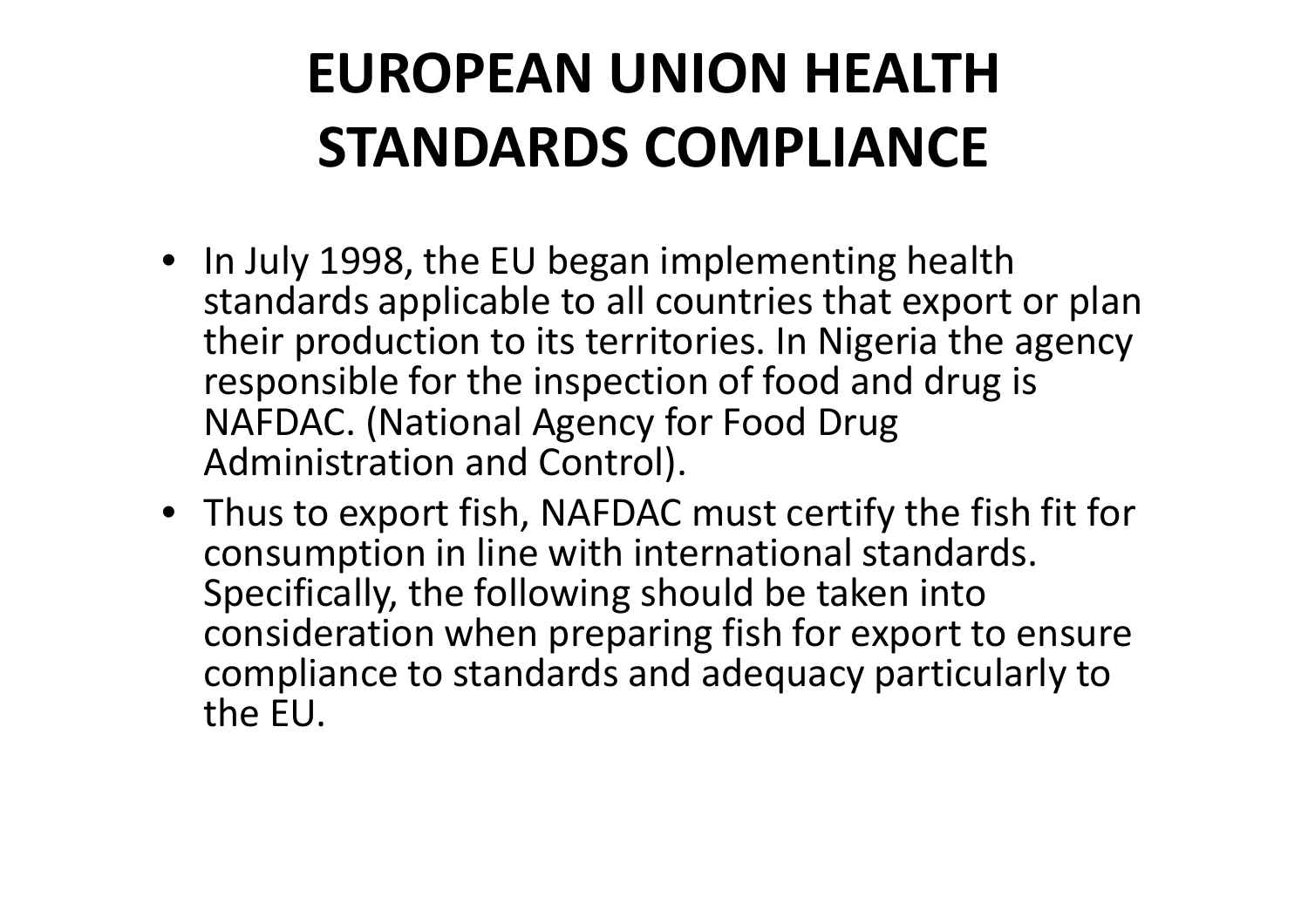- • Infrastructure: building and surrounding road, access, railway and port loading facilities, electricity and water supply
- $\bullet$ Materials used in the floors, walls and ceilings
- $\bullet$  product movement from material reception to finished product storing
- $\bullet$ Movement of packaging materials and other inputs
- $\bullet$  production equipment including tables, knives, fish packaging and forklifts
- cold storage rooms
- $\bullet$  water connections, water treatment, waste water treatment and disposals
- existing quality control: the personnel procedure and critical points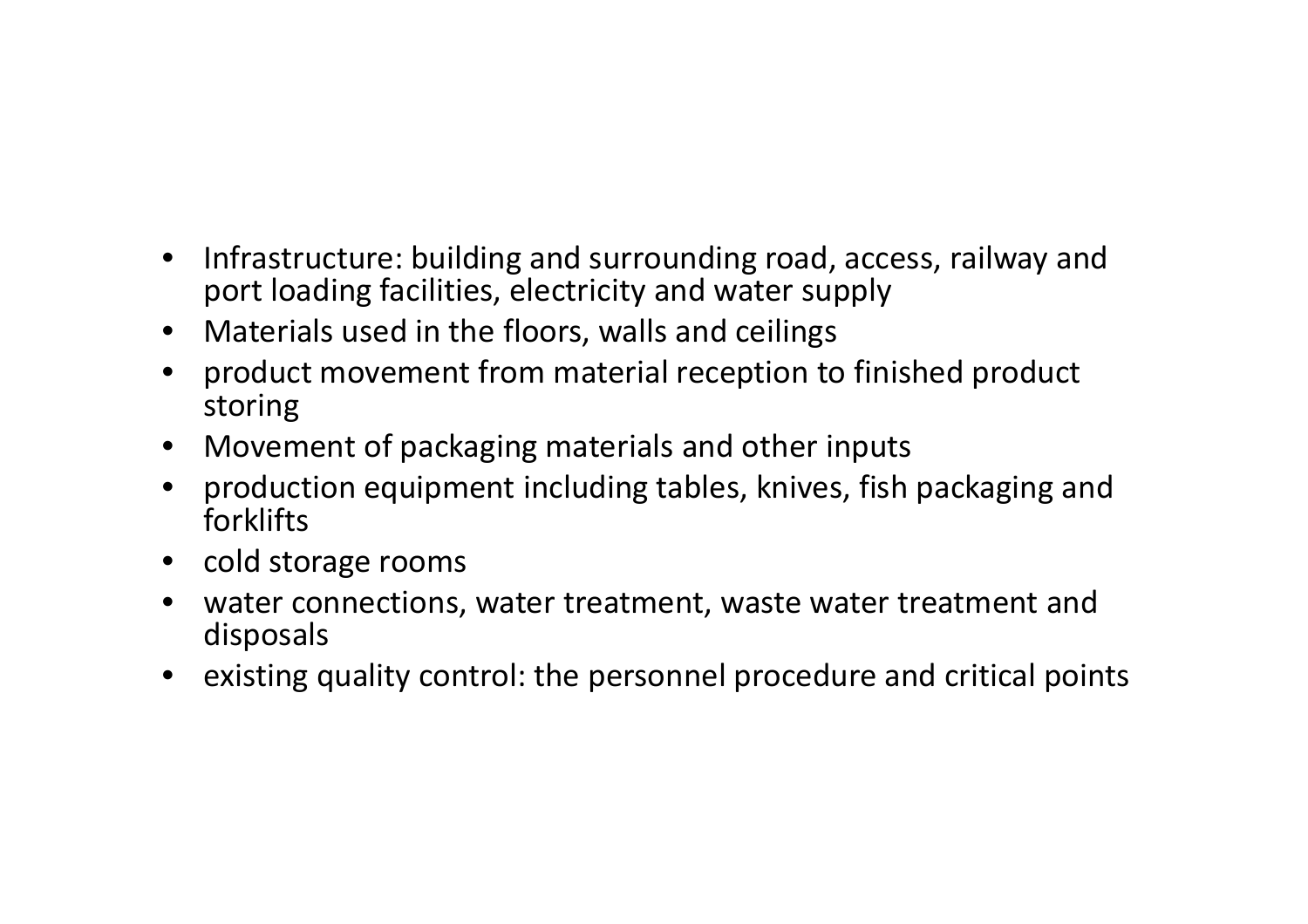## **ENVIRONMENTAL ISSUES IN FISH EXPORTATIONS**

- The concepts of sustainable development which was adopted by all the countries in the world at the 1992 Rio de Jamerio UN Conference on Environmental and Development (UNCED), committed signatories under Agenda 21 to the principle of sustainable development by balancing economic growth with care for the environment in the 21<sup>st</sup> century.
- This is due to the fact that consumers are increasingly having preference for products that have been produced in an environmentally sound, human and animal-friendly manner.